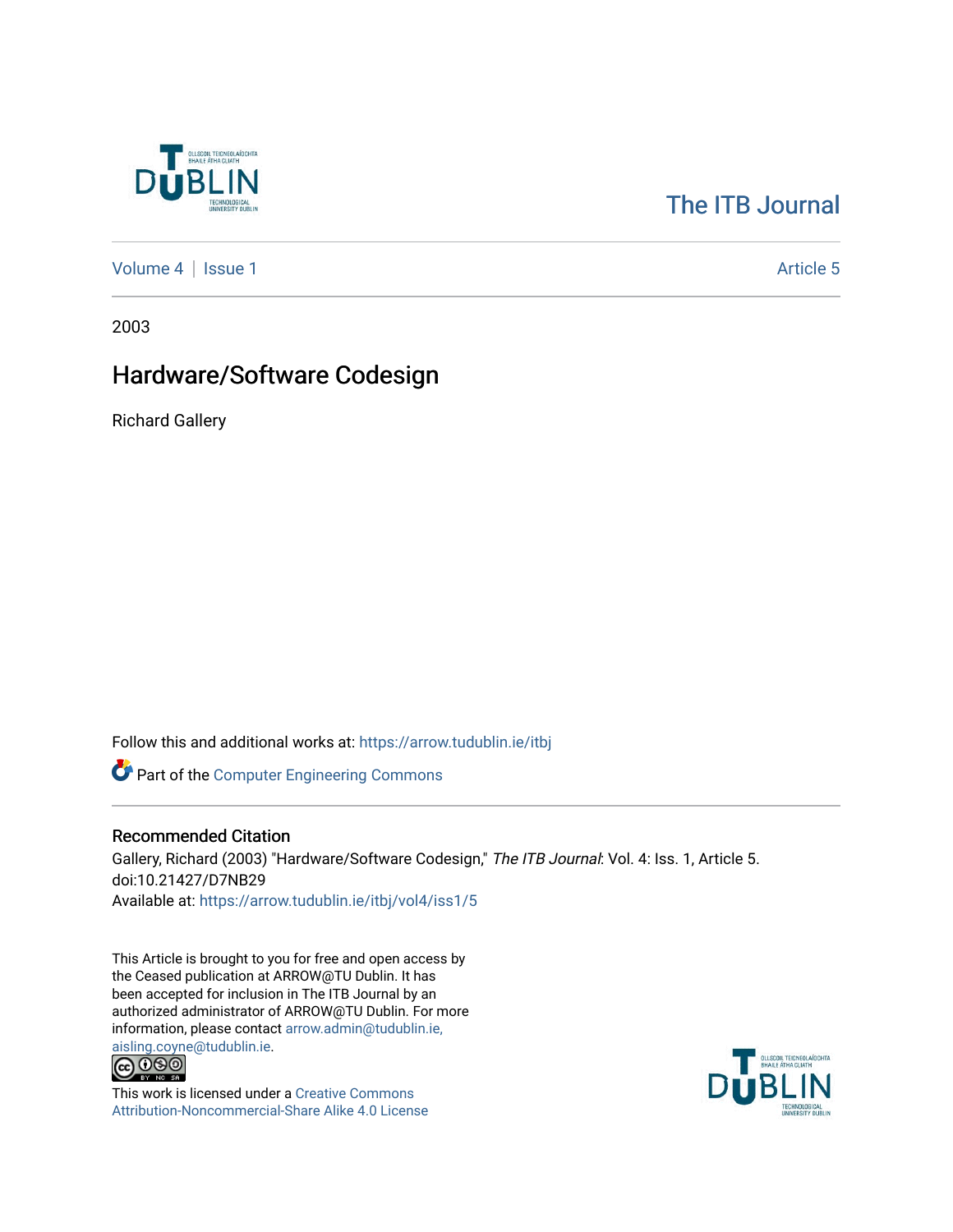## **Hardware/Software Codesign**

 Richard Gallery & Deepesh M. Shakya *School of Informatics and Engineering, ITB {Richard.Gallery,Deepesh.Shakya@itb.ie}*

## *Introduction*

The current state of the art technology in integrated circuits allows the incorporation of multiple processor cores and memory arrays, in addition to application specific hardware, on a single substrate. As silicon technology has become more advanced, allowing the implementation of more complex designs, systems have begun to incorporate considerable amounts of embedded software [3]. Thus it becomes increasingly necessary for the system designers to have knowledge on both hardware and software to make efficient design tradeoffs. This is where hardware/software codesign comes into existence.

Hardware/software codesign is the concurrent design of both hardware and software of the system by taking into consideration the cost, energy, performance, speed and other parameters of the system. During the design, trade-offs are made between the implementation of functionality in hardware and/or software depending upon both cost considerations and technical feasibility.

Since the concept of hardware/software codesign surfaced in 1990s [1], different methodologies have been proposed for hardware/software codesign. This article gives an overview of hardware/software codesign. In section 2, a generic hardware/software codesign methodology is described, section 3 describes the taxonomy of hardware/software codesign where different aspects of hardware/software codesign is discussed along with some works performed in these arena to date, section 4 gives an introduction of different codesign methodologies widely accepted in the literature.

## *Generic Hardware/Software Codesign Methodology*

In this section a generic methodology for hardware/software codesign (

Figure 1) is discussed. The initial step in hardware/software codesign is the high level specification of the system behaviour to include the functionality, performance, cost, power and other constraints of the expected design. The specification step includes modelling of the system in order to capture the entire characteristics of the system.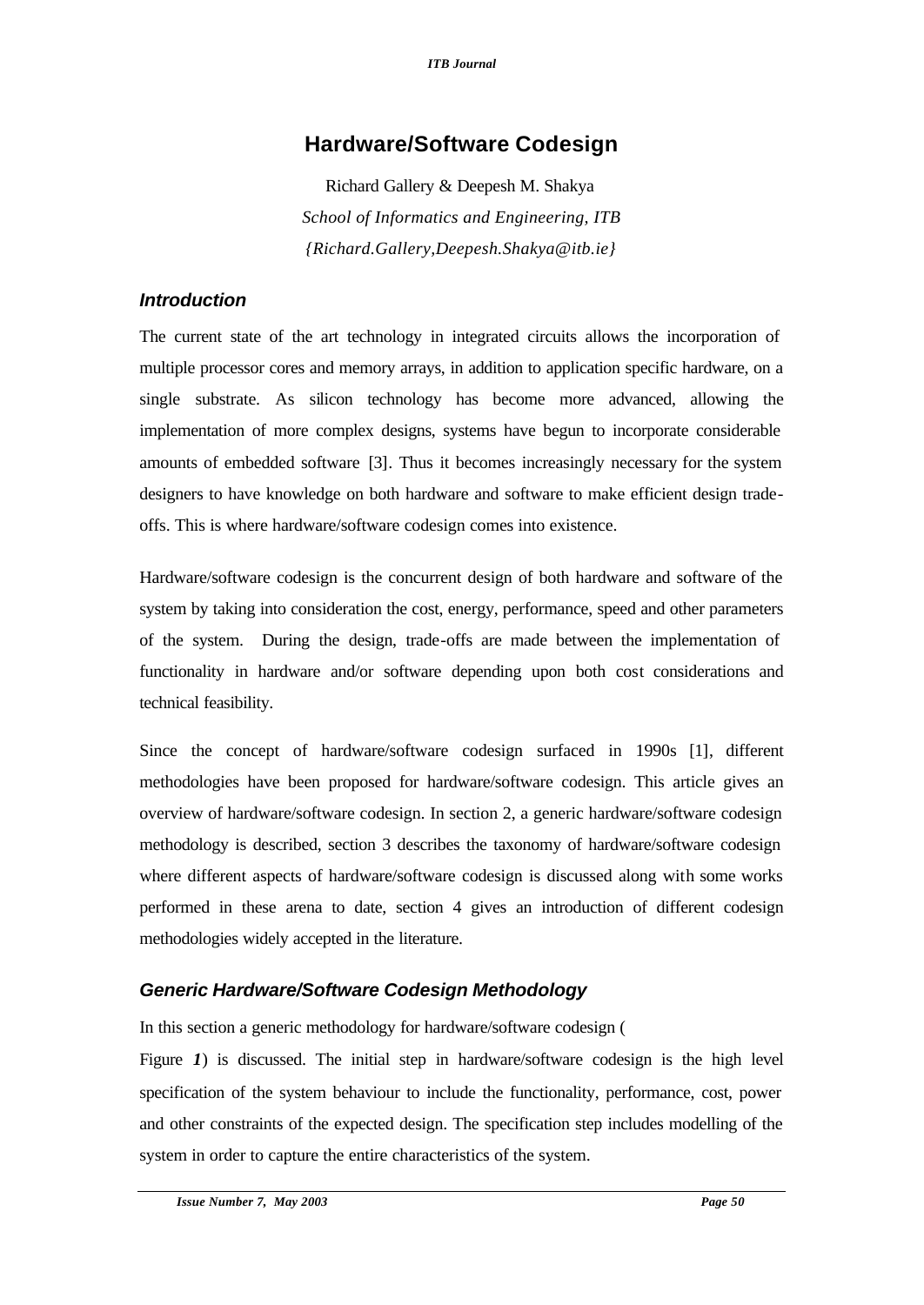After the system specification is ready, it is divided into a number of blocks to allow a costing, through the application of cost metrics<sup>2</sup> for each of these blocks. This is performed in the Cost Estimation step where the estimation is done for both hardware and software implementation. This is actually the step for analysis and estimation. The system is analysed from different aspects of its cost metrics. This step provides valuable information for the hardware/software partitioning.

The next stage is to partition the system functionality between hardware and software. The partitioning phase takes information collected from the Cost Estimation phase to allow decisions to be taken as to which block is to be mapped on hardware and which block to be mapped on software. The quality of such mapping depends on how much the design constraints have been



**Figure 1 Generic Hardware/Software Codesign Methodology [2]**

<sup>&</sup>lt;sup>2</sup> Cost metrics can be calculated for both hardware and software. Hardware cost metrics can be, for e.g., execution time, chip area, power consumption or testability. Software cost metrics can be, for e.g., execution time, program and data memory.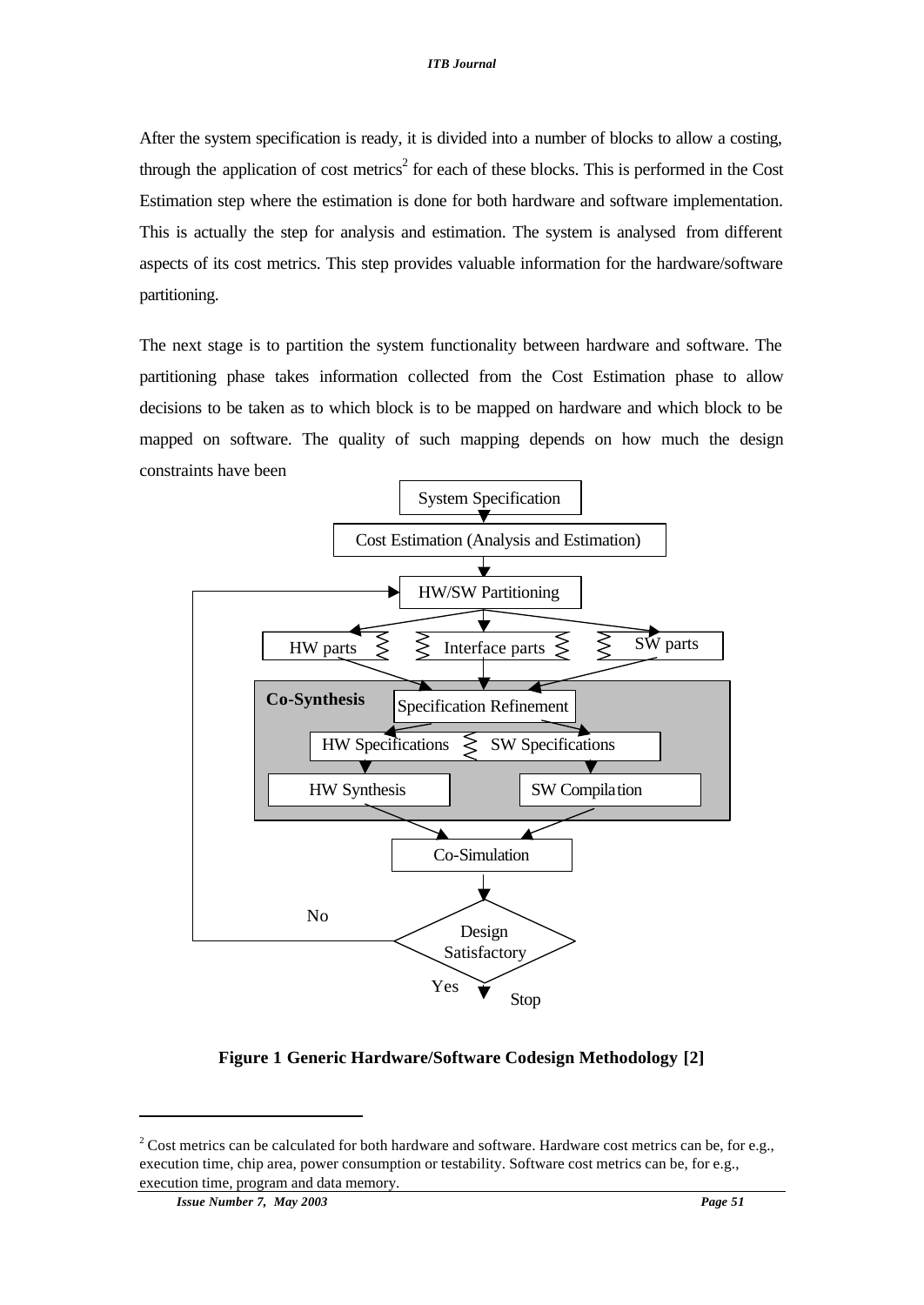achieved and how much the design cost is minimized  $[3]$ . If the design constraints<sup>3</sup> are not met then the expected performance of the system cannot be met and if the design cost is not minimized, the design cannot compete in the market.

The system is then designed within the context of the heterogeneous target architecture<sup>4</sup>. This requires the specification of the interfaces (communication and synchronization) between hardware represented by ASICs and software represented by the processors.

Once hardware/software blocks and the interfaces between them have been decided, the next step is the co-synthesis. In co-synthesis, specification refinement is done, where the implementation independent system specification is transferred into hardware and software specifications (and the specific ations for the interfaces).

Once the separate specification and the necessary refinement<sup>5</sup> in the hardware design are carried out, hardware is synthesised that gives a set of ASICs and software is compiled for the target processor.

Once the synthesis step is over, the next step in the design flow validates the system design simulating both the ASIC and the processor together. This is called the co-simulation. The cosimulation checks whether the design goal has been achieved or not. If the design is acceptable, the codesign flow stops. If the design is not acceptable the design is traced back to the hardware/software partitioning step and the design cycle is repeated until the satisfactory design output is obtained [2].

### *Taxonomy of Hardware/Software Codesign*

Hardware/Software has the following important aspects [3] which must be considered for an effective system design**.** 

• Modelling

- Analysis and Estimation
- System Level Partitioning, Synthesis and Interfacing
- **Implementation Generation**
- Co-Simulation and Emulation

 $3$  There can be different design constraints for e.g. time, area, power, memory etc. Timing constraints specifies timeline for the execution of the system task.

<sup>&</sup>lt;sup>4</sup> System architecture consisting of both hardware (ASICs) and software (general processor).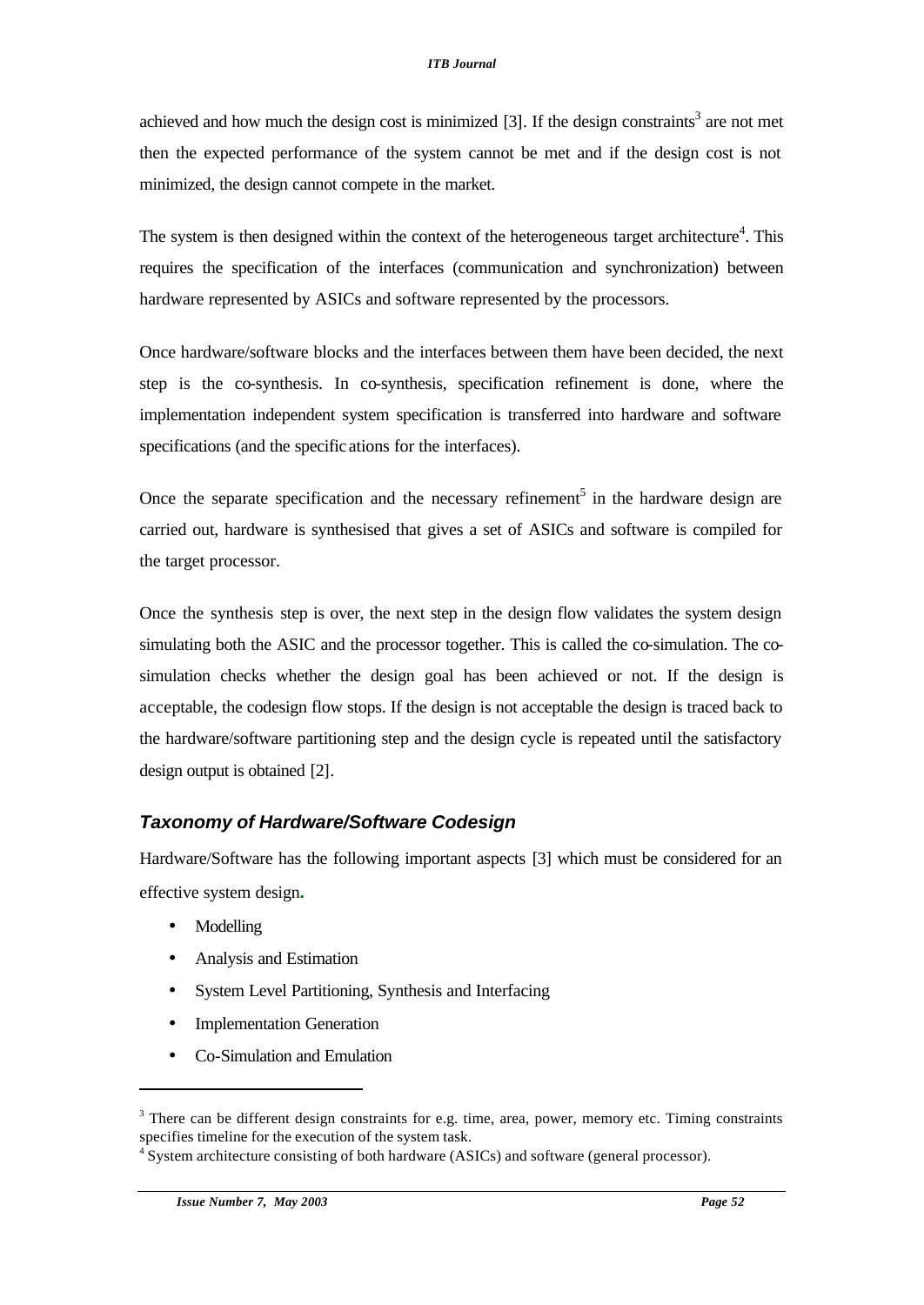## *Modelling*

Modelling can be regarded as the science of capturing the system characteristics [3]. Models should capture all the information which is necessary for the designers.

Edwards et al.[4] explores the various computational models in the embedded system design, in which they stress that the formal model should include:

- Formal specification (relation between input and output and internal states),
- Set of properties<sup>6</sup> (a set of relation between input and output and internal states. This is explicitly mentioned to verify it against the functional specification. The properties are for assertion of the behavior rather than description of the behavior.)
- Performance indices (e.g. cost, reliability, speed, size etc.)
- Design constraints (on performance indices).

The functional specification fully characterizes the system while satisfying the set of properties.

The design process starts by modelling the system at a high level of abstraction. The designer checks whether a set of properties have been verified, performance indices are satisfactory and the design constraints are met.

Edwards et al. [4] goes on to recognize four different types of Models of Computation<sup>7</sup>:

- Discrete Event.
- Communication Finite State Machines (FSM)
- Synchronous/Reactive
- Dataflow Process Networks Models.

A discrete event (DE) model is characterized by events which are time-stamped (i.e. the time at which event occurs is timestamped). A DE simulator requires a global event queue which keeps track of the time-stamped events and orders them to be executed according to their time-stamps. The DE approach is used to simulate the digital hardware [5].

<sup>&</sup>lt;sup>5</sup> An act of adding design details or converting from abstract representation to Register Transfer Level (RTL) ready to be fed into the hardware synthesis tool.

 $6$  It can be property of determinate behavior i.e. the output of the system depends entirely on its input and not on some internal hidden factors.

 $<sup>7</sup>$  A system can be thought of as composing of simpler subsystems, or pieces. The method or the rules</sup> for composing and capturing these pieces to create a system functionality is called models of computation.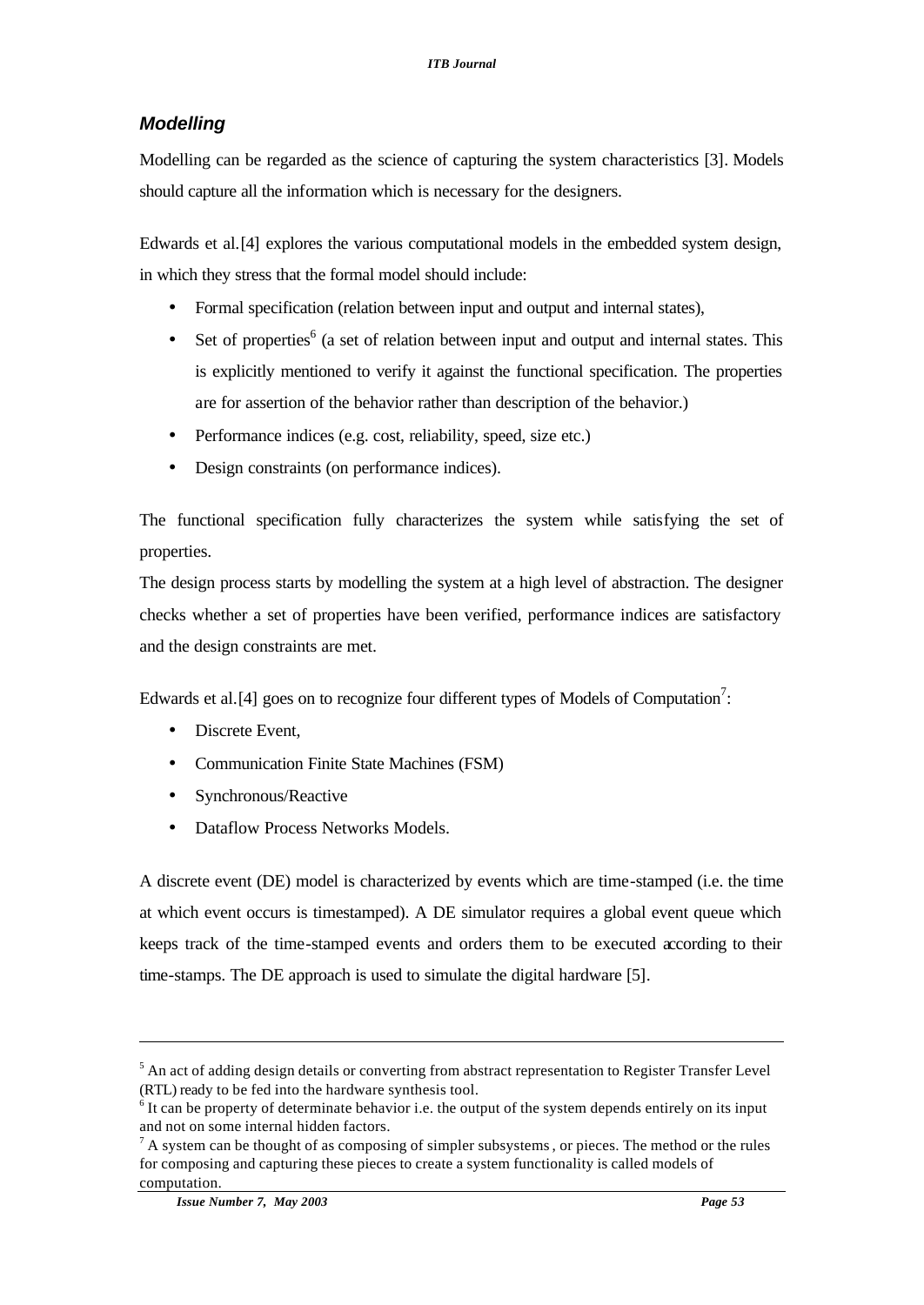FSMs are good for modelling sequential behaviour but are not suitable for modelling concurrent behaviour of a group of machines, as it may reach the point state explosion<sup>8</sup>. This is because the number of states will be the product of the number of states in each machine.

The synchronous/reactive model consists of events which are synchronous i.e. all signal have events at clock tick. The simulators that use the synchronous models are called cycle -based or cycle-driver simulators.

In the dataflow model, there is a directed graph where the nodes represent computations and ordered sequences of events which is represented by arcs [6].

The above discussed modelling techniques may be deployed through the use of appropriate modelling or specification languages. For example designers using  $SDL<sup>9</sup>$  (a state oriented language) [7] can describe multiple concurrent processes<sup>10</sup> which communicate with signals. StateCharts [8] has the ability to decompose a sequential model into hierarchical structure thus facilitating the representation of FSMs in Statecharts. This hierarchical decomposition can solve the problem of state explosion  $\frac{11}{3}$ . The Esterel [9] language is a synchronous language that supports concurrent behaviour and thus makes it suitable for modelling in FSMs [9]. SpecCharts [73] exploits the advantage of hierarchical and concurrent state diagrams and the hardware description language VHDL [61].

### **Specification languages**

Specification language describes the overall goal of the desired functionality of a system. A good specification language is able to address different aspects of a system which includes following [2] [52] [54]:

- Concurrency
- State-transitions
- Hierarchy

 $\overline{a}$ 

<sup>9</sup> Specification and Description Language

 $8$  The number of state grows exponential that makes the design complex enough to be handled.

 $10$  Process is a program codes consisting of sequence of statements.

 $11$  States contained within a state are called sub-states of this surrounding state. The surrounding state is higher in the hierarchy. If there are two machines with 4 states each then if these machines are combined to form a single machine then the total number of states of the combined machine will be the permutation of the number of states of each machine. If in any case, all the states (both machines combined) can be arranged in an hierarchical manner for e.g. all four states of one machine can be considered as substates of one of the state of another machine then these substates will have nothing to do with other states of the machine hence the total number of possible number of states is reduced.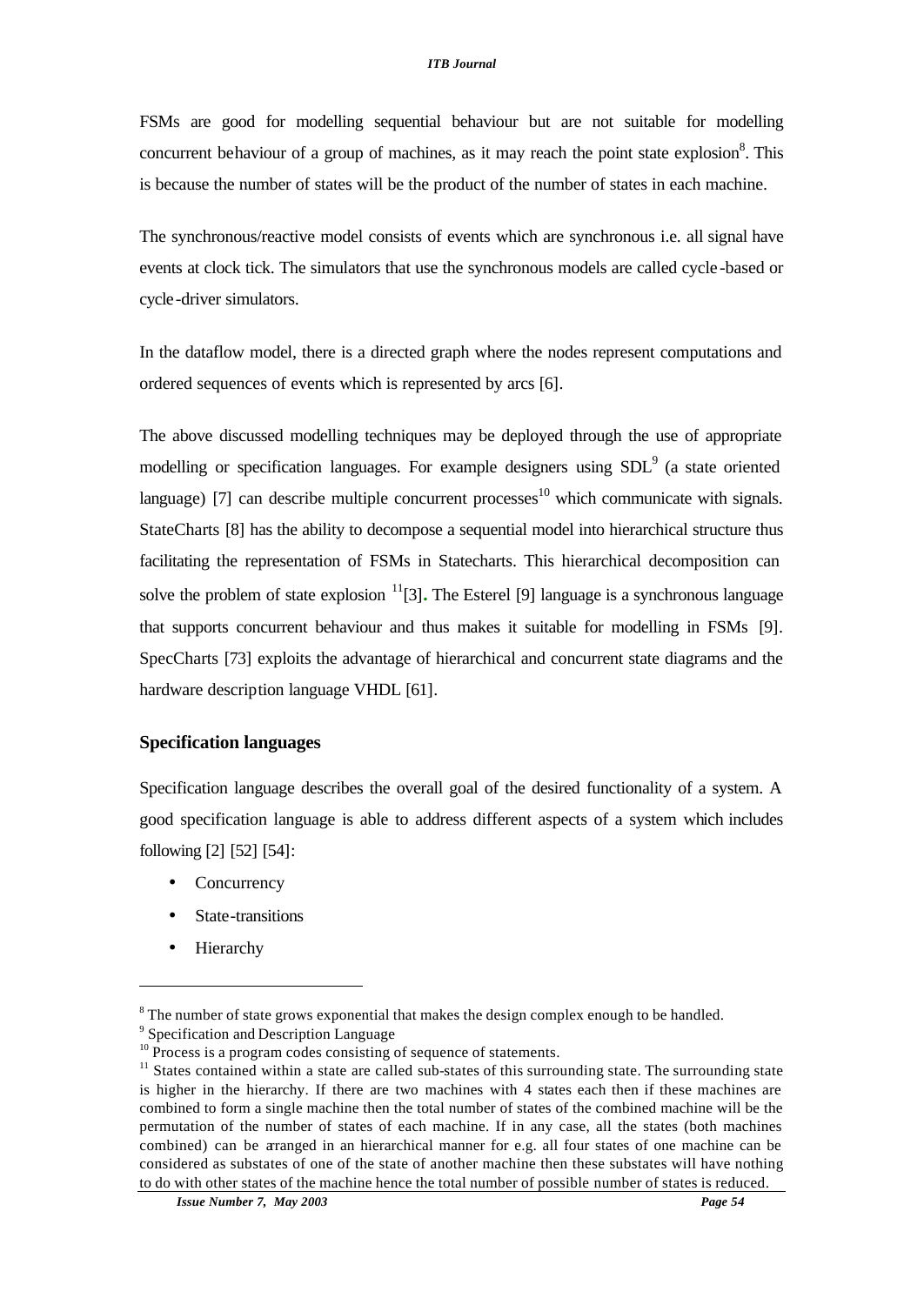- Programming constructs
- Behavioral completion
- **Communication**
- **Synchronization**
- **Exception Handling**
- Non-determinism
- Timing

**Concurrency:** Parts of an embedded system work in parallel. Parts may be a process and threads of the process. A specification language should be able to capture the concurrency<sup>12</sup> behavior of the system.

**State-transitions:** Systems are often conceptualized as having various modes or states, of behavior. In a system with multiple states, the transition between states occurs in undefined or unstructured manner. The specification language must be able to model such arbitrary transitions.

**Hierarchy:** A system can be conceptualized as a set of smaller subsystems if modelled as hierarchical models. Such conceptualization helps system designer to simplify the development of a conceptual view of a system, since parts of the system can be treated as a separate unit paving way for scoping objects, such as declaration types, variables and subprogram names. Lack of hierarchy will make all such objects global and it becomes increasingly difficult for a designer, as the system will become more complex. There are two types of hierarchy: structural hierarchy and behavioral hierarchy. *Structural hierarchy* enables designer to design a system with interconnected components. Each component is themselves a composition of sub-components. *Behavioral hierarchy* decomposes a system behavior into distinct sub behaviors for e.g. procedures or functions.

**Programming Constructs:** Specification language should have programming constructs, for e.g. constructs like functions, procedures, loops, branches (if, case) and assignments simplifies the sequential description of the system behavior.

**Behavioral Completion:** A specification language should be able to model the behavioral completion to indicate that the behavior has completed the execution of all computations. An advantage of behavioral completion is that it allows designer to conceptualize the behavior as an independent module. The designer may start next behavior in sequence once the preceding behavior has finished without worrying if any unfinished work remained in that behavior.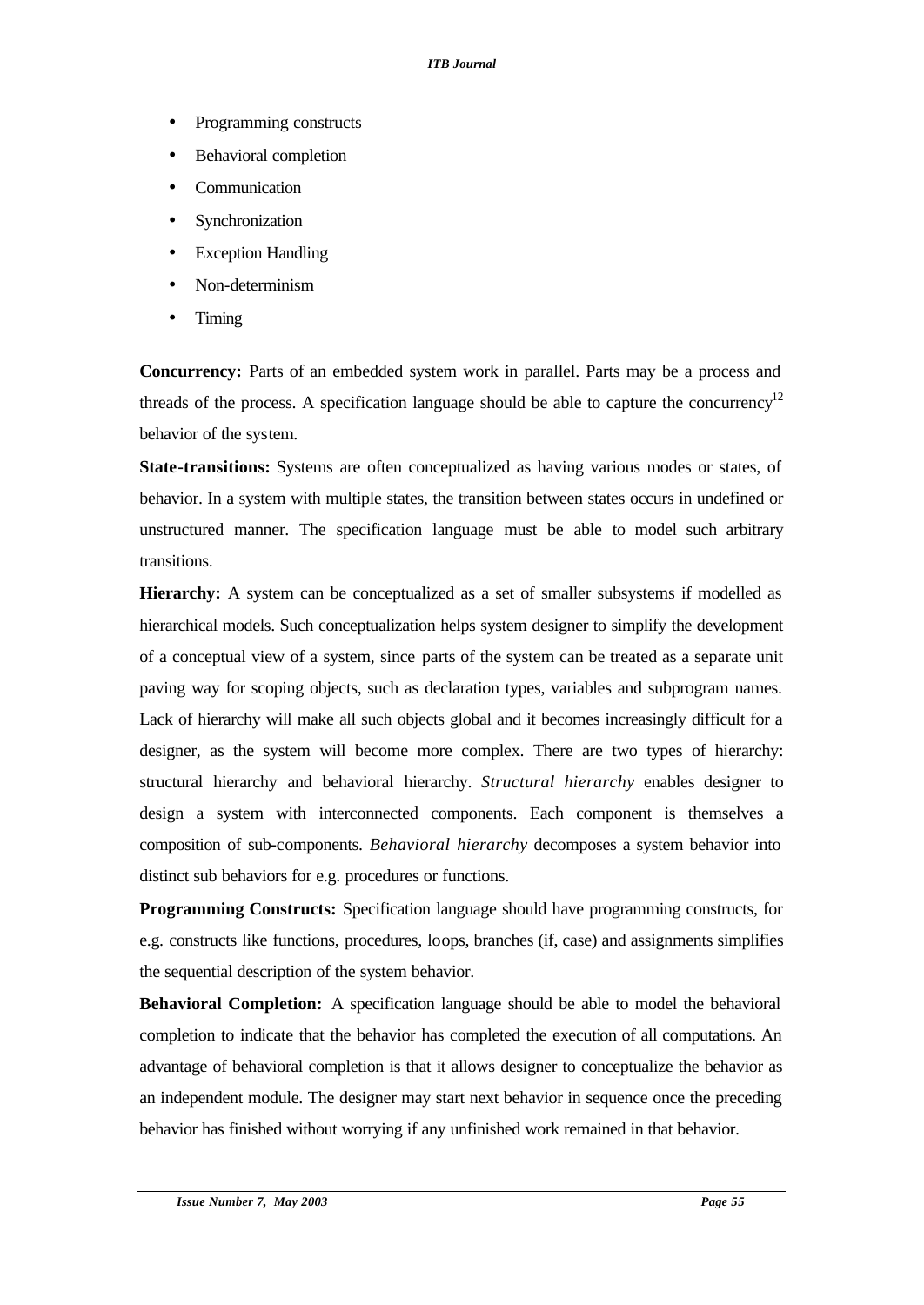**Communication/Synchronization:** A system has several processes working concurrently. These processes need to communicate with each other. A specification language should have an ability to model the communication between concurrent behaviors or processes and at the same time should ensure the synchronization of two behaviors or processes. Such communication can be conceptualized as a shared memory<sup>13</sup> or message passing<sup>14</sup> paradigms. In shared memory, the sending process writes to a medium which is also accessible to the receiving process. Such a medium could be global variables or ports. In message-passing communication model, the communication is accomplished with an abstract medium called channels with send/receive primitives.

**Exception handling**: A specification language should be able to model the exception handling mechanism, for e.g. when an exception occurs in the form of interrupts or resets, the current state of the system should be terminated and the transition to the new state is required. Such reactive behavior is quite common in the embedded system.

**Non-determinism**: Non-determinism is helpful when the designer doesn't want to take decision during the specification, for e.g. if two events occurs simultaneously then the designer can leave the decision of which event to be executed first at the time of implementation. This is only possible if the specification language has an ability to model the non-determinism.

**Timing**: Specification language should have an ability to model the timing aspects of the embedded system which are the functional timing and the timing constraints. *Functional timing* represents a time required to execute a behavior. *Timing constraints* indicate a range of time within which a behavior has to be executed.

The specification languages have been categorized into the following categories as presented in [2].

- 1. Formal Description Technique ( for e.g. LOTOS [56], SDL [55], Estelle [57])
- 2. Real Time System Languages ( for e.g. Esterel [58], Statecharts [59], High-Level Time Petri Nets [60])

 $12$  The act of two processes running concurrently.

 $<sup>13</sup>$  Memory in a parallel computer, usually RAM, which can be accessed by more than one processor,</sup> usually via a shared bus or network. It usually takes longer for a processor to access shared memory than to access its own private memory because of contention for the processor-to-memory connections and because of other overheads associated with ensuring synchronised access.

<sup>&</sup>lt;sup>14</sup> A message passing system has primitives (for e.g. send () and receive ()) for sending and receiving messages. These primitives can be either synchronous or asynchronous. In synchronous message passing, sending and receiving of message is not complete unless receiving end acknowledges the receipt of the message. In asynchronous message passing, the message sending process in complete once the message is sent irrespective of whether the message has been received by the receiving end or not.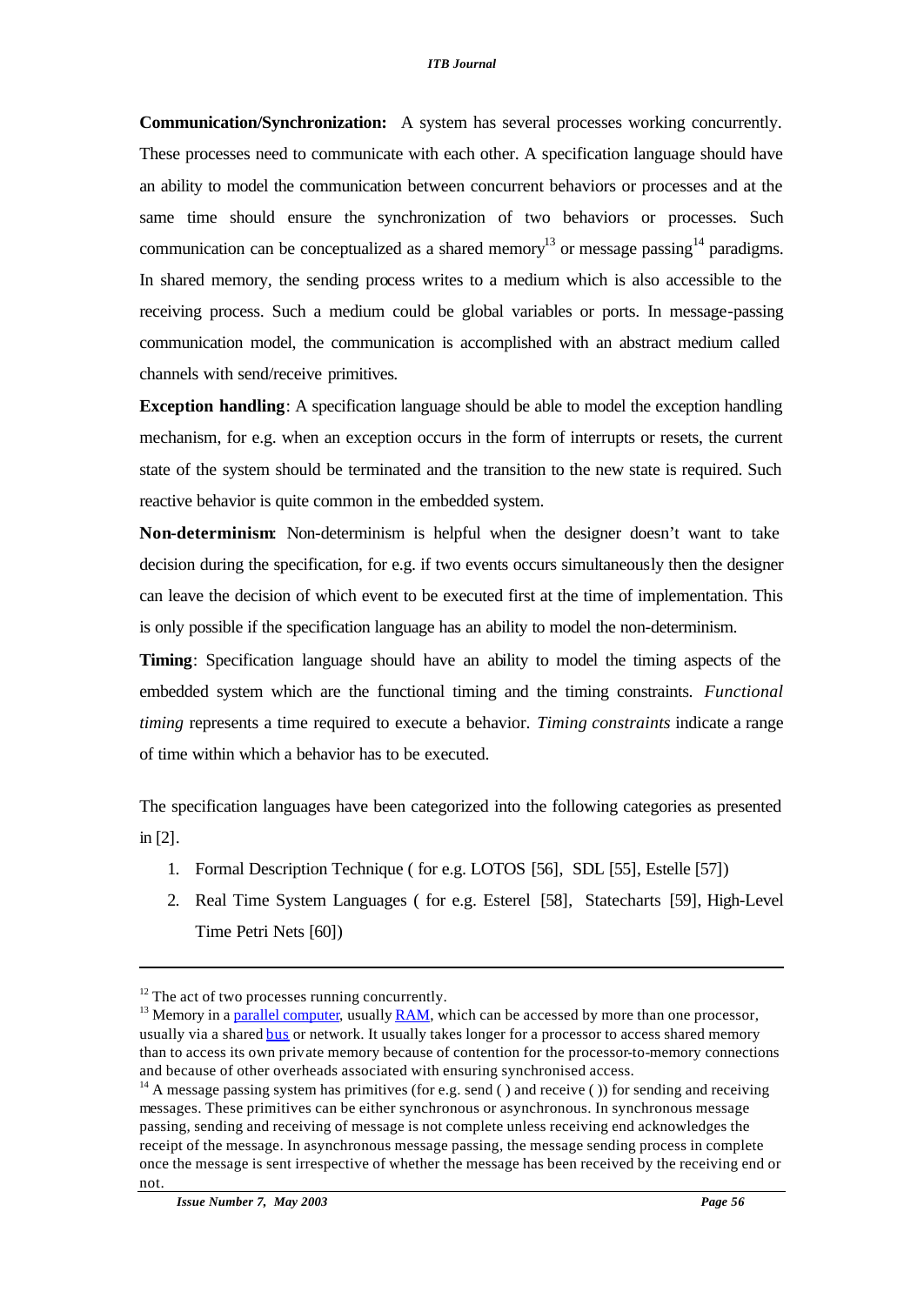- 3. Hardware Description Languages (for e.g. SpecCharts [73] [54], VHDL [61][61], Verilog [62], HardwareC [44], Handel-C[70])
- 4. Programming Languages ( for e.g. SpecC [63] [64] [65]  $\mathcal{C}^x$  [19])
- 5. Parallel Programming Languages ( for e.g. CSP [66], Occam [67])
- 6. Data Flow Languages ( for e.g. Silage [68] [2])
- 7. System Design Language ( for e.g. SystemC [69])

## *Analysis and Estimation*

It becomes necessary for designers to take crucial decisions during the codesign process and in order to take these decisions a designer requires:

- Application domain knowledge (ideally the designer understands the application domain in which the technology will be deployed)
- Knowledge of the technology options that are available
- The ability to analyse proposed design solutions (and as a result access to, training and knowledge of the capabilities and limitations of design tools)

The analysis and estimation of the design become more crucial when the design constraints require fast timing and high power consumption [3]. Correct procedures in the design process can avoid non-competitive and costly designs.

There are different analysis types that need to be made in the design [3], including, amongst others:

- Process path analysis
- Architecture modelling and analysis
- Power analysis
- Multiprocessor analysis rate analysis
- memory system analysis

A process path is a sequence of process statements that is executed for given input data [3]. *Process-path analysis* corresponds to determining a set of possible process paths. By examining the possible process paths, it is possible to find out the worst case execution time (WCET) by first tracing the process paths during worse case and then calculating the WCET. Li et al. extensively discusses the process path analysis in [10].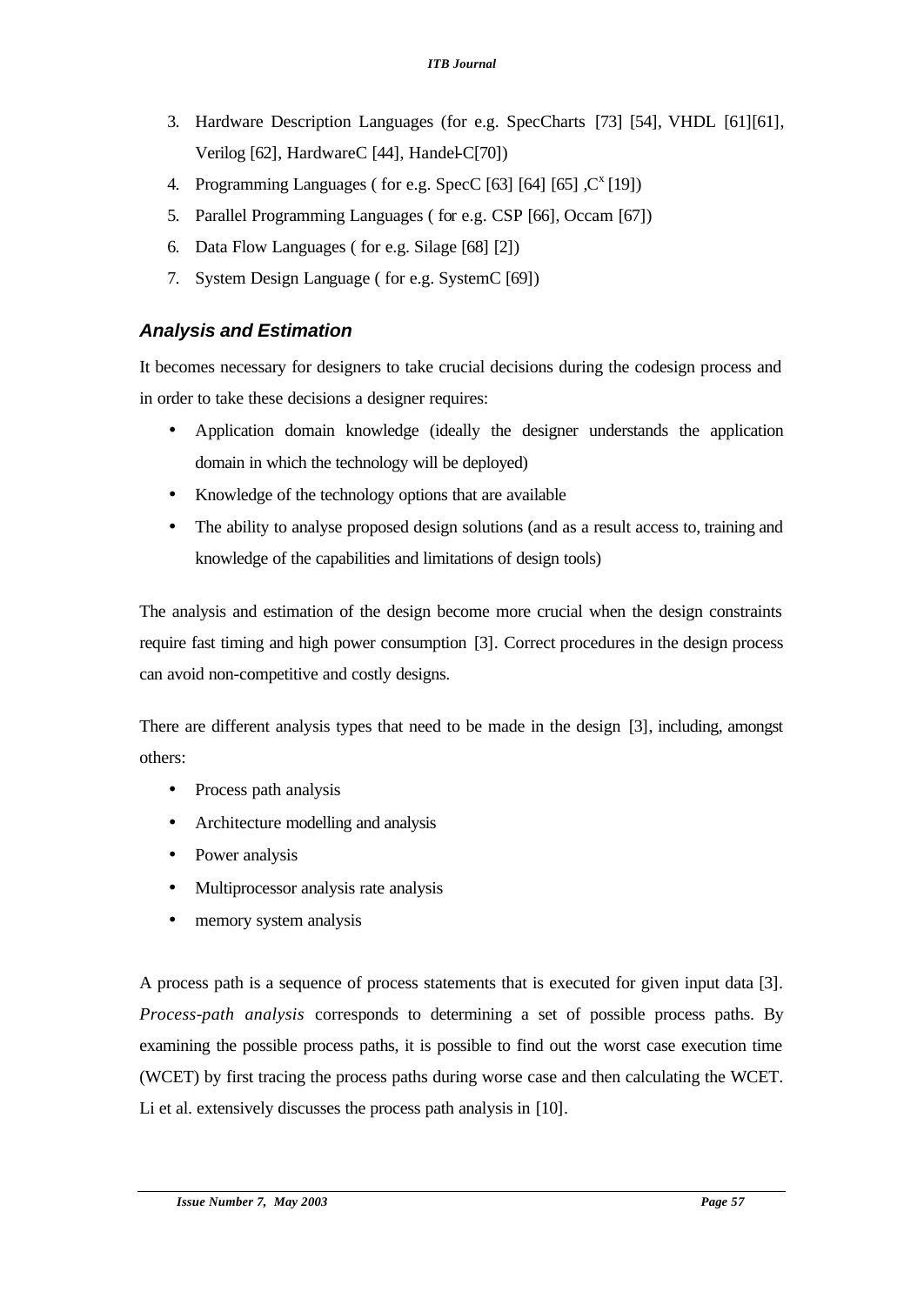*Power analysis* consists in determining the power cost of the system. Tiwari et al. in [11] describes a power analysis technique to generate the power cost model for the embedded software. Fornaciari et al. in [12] introduces power metrics included in a hardware/software codesign environment to guide the system level partitioning. Yanbing Li et al. in [13] explores a framework for optimizing the system parameters to minimize energy dissipation of the overall system i.e. both hardware and software. The paper also explores the trade-off between system performance and the energy dissipation.

*Rate analysis* includes the analysis of execution rate of the processes. The rate constraints, imposed by the designer in order to assure proper working of the system to its environment, is one form of the timing constraints [14]. Mathur et al. in [14] proposes an interactive rate analysis framework to make sure all the rate constraints are satisfied in the design of the system.

*Memory system analysis* is also an important factor in the embedded system design. Specially, in the areas of image and video processing systems, 50-80% of area cost of the ASICs for real-time multidimensional signal processing is due to the data storage and transfer of array signals [15]. So it becomes increasingly necessary to estimate the memory usage and optimize them well before any decision on hardware software partitioning is made.

*Multiprocessor analysis* deals with the estimation and analysis of parallel process execution. Process scheduling decides the order of process execution.

### *System-Level Partitioning, Synthesis, and Interfacing*

#### **Partitioning**

Hardware/software partitioning takes place after the necessary information on cost metrics is generated from the analysis and estimation of the design. Based upon this information, the system is divided into hardware and software according to whichever gives the best overall performance result.

Various algorithms have been developed for the hardware/software partitioning. Gupta and DeMicheli [16] [17] created an algorithm to automate a search of the design space for the hardware/software partitioning. The algorithm starts by implementing all functionalities in hardware and the operations to be moved into software are selected based on the cost criterion of communication overheads. Movement into software is only done if there is any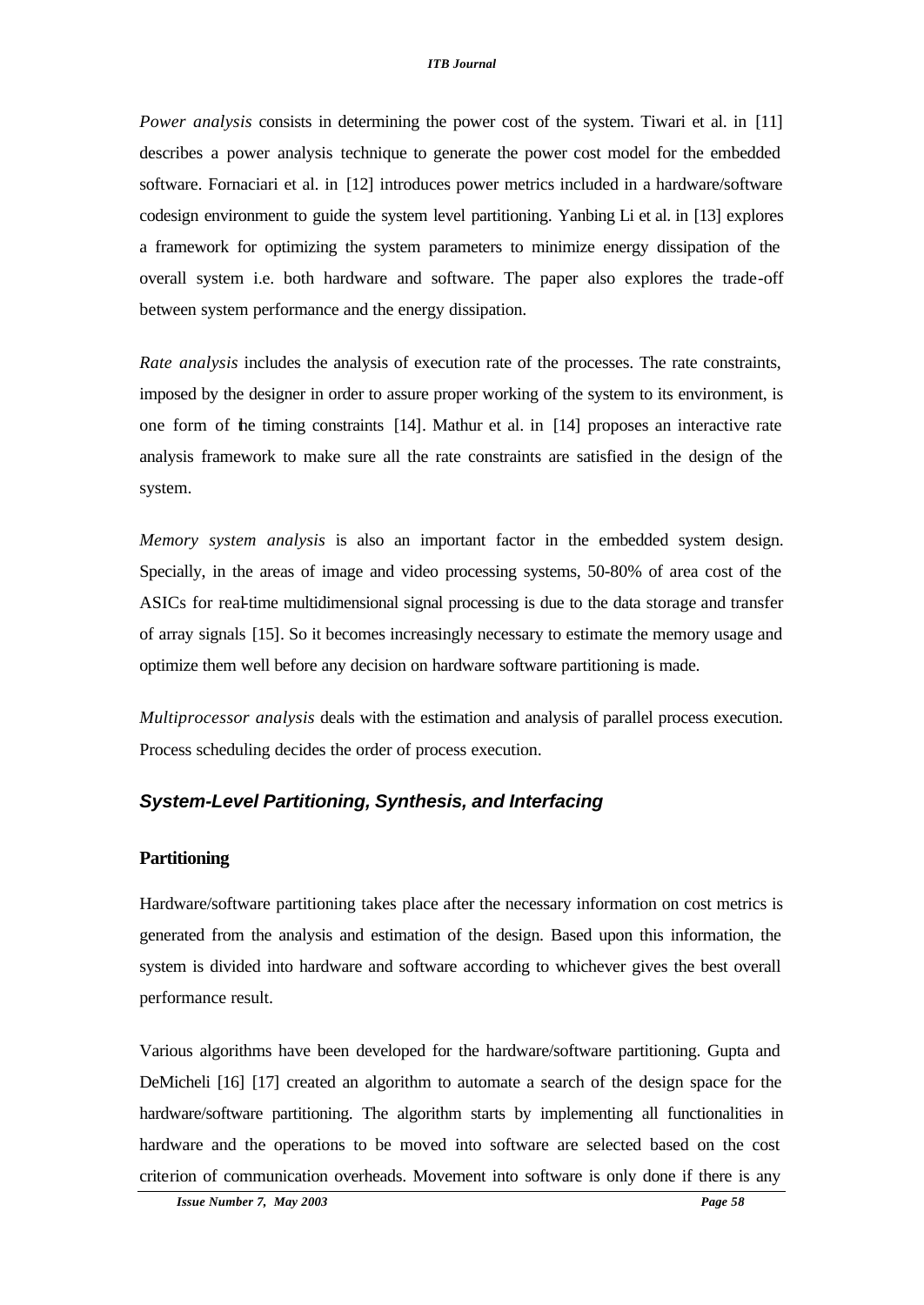improvement in the cost of the current system partition. The algorithm iterates the process of movement until no cost-improving move could be found. The main defect in this algorithm is that the algorithm frequently created very costly hardware that consumes many resources, since the initial partition starts with the hardware solution [18]. Authors in [17] depict the use of their algorithm for describing the implementation of a network coprocessor communication via an ethernet<sup>15</sup> link. This  $\infty$ -processor is used to take load off the CPU to handle the communication activities.

Ernst and Henkel [19] start with the initial partition in software and gradually transfer the software part into hardware. Ernst and Henkel used a hill-climbing<sup>16</sup> partitioning heuristic, an example of which is the simulated annealing [53]. This algorithm uses a cost function to minimize the amount of hardware used with the performance constraints remaining intact. Simulated annealing in [19] starts with an infeasible solution with a high cost penalty for run time exceeding timing constraints. Then the algorithm searches for an improved timing and a steep decrease in the cost. Ernst and Henkel in [19] uses their algorithm for the hardware/software partitioning of the digital control of a turbocharged diesel engine and a filter algorithm for a digital image in which they got a speed up of *1.4* and *1.3* respectively in reference to the implementation in software alone.

#### **Synthesis and Interface**

Once the partitioning specification is ready, the next step is the synthesis of hardware, software and their respective interfaces. In other words, the co-synthesis step follows next after the hardware software partitioning. Co-synthesis is defined as the synthesis of hardware, software and the interface between hardware and software. Once the synthesis is complete then the design is subjected to co-simulation.

The final synthesized system architecture generally comprises of: a programmable processor, one or more hardware modules all of which are connected through a system bus, and the appropriate software modules and interfaces. Hardware modules consist of a datapath, a controller and I/O interface between hardware and the processor. The processor runs the

<sup>&</sup>lt;sup>15</sup> Ethernet is a physical and data link layer technology for LAN networking.

<sup>&</sup>lt;sup>16</sup> Hill-climbing algorithms are neighborhood search algorithms that subsequently select the neighbor with the highest quality and continue from there. The search terminates when no neighbor exists that represents an improvement over the current solution. Hill-climbing algorithms belong to the class of greedy algorithms i.e. the algorithm never goes back to a solution with lower quality. In other words, the climber never goes downhill to finally reach a higher peak [55].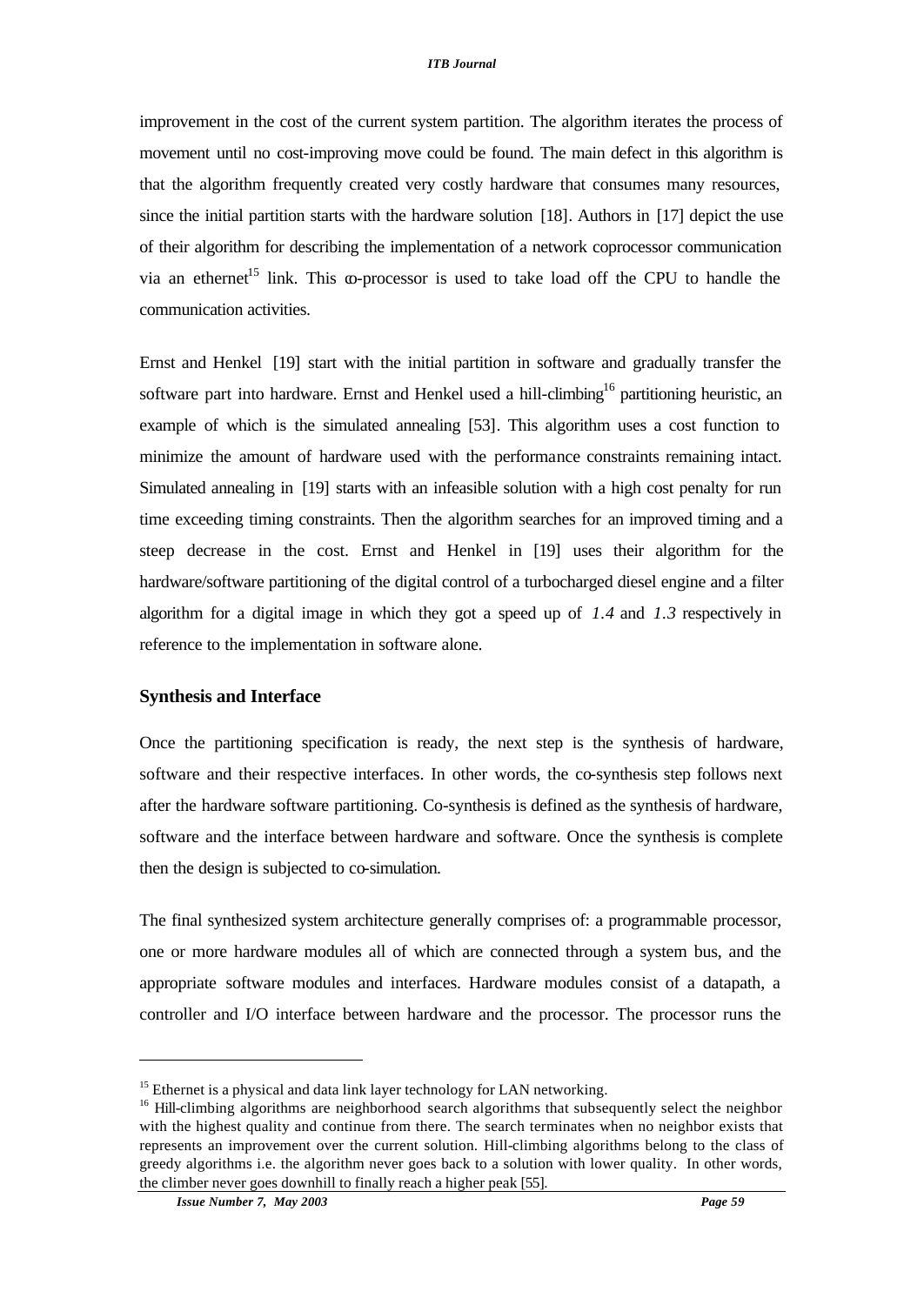software component of the architecture and also includes the device drivers to establish communication between software and hardware (the hardware/software interfaces).

In [20], an environment is described for the specification and the synthesis of a heterogeneous system using  $Cosmos<sup>17</sup>$ . Design starts with an  $SDL<sup>18</sup>$  [47] specification and produces a heterogeneous architecture comprising hardware in VHDL and software in C. Codesign steps in Cosmos includes: partitioning, communication synthesis and architecture generation. Communication synthesis consists in transferring the process that communicates with highlevel primitives<sup>19</sup> through channels into signals. Architecture generation here is actually an implementation generation step discussed in the next section. Architecture generation includes two major tasks i.e. virtual prototyping and architecture mapping. Virtual prototyping consists of hardware (in VHDL), software (in C) and communication (in VHDL or C) which can be simulated. Architecture mapping consists of synthesizing VHDL descriptions into the ASICs, conversion of software parts into assembly code resulting in the final architecture that consists of software, hardware and the communication components.

The software design and the software synthesis are also an important aspect of the hardware/software codesign since a significant part of the system (i.e. the system that consists of both hardware and software) are implemented in software. Software synthesis focuses on the support of embedded systems without the use of operating systems<sup>20</sup> [21].

#### *Implementation Generation*

Implementation generation for hardware refers to generating hardware for a set of functions. Hardware typically consists of [24]:

- Control-unit/datapath
- Storage unit (for e.g. registers, register files and memories)
- **Multiplexer**

 $17$ Cosmos is a co-design methodology and tools aimed at the design and synthesis of complex mixed hardware-software systems.

<sup>&</sup>lt;sup>18</sup> Specification Description Language.

<sup>&</sup>lt;sup>19</sup> Primitives are the basic operations. High level primitives for the communication between two processes can be taken as the communication that occurs by calling functions.

 $20$  The main drawback of using the support of operating system is that most kernels tend to use a fixed priority preemptive scheduling mechanism, where the timing constraint is realized from the process priorities. In some cases the timing constraint is realized by scheduling the process with information of process period, release time and deadline. But in embedded system, the timing constraints should be realized more on the occurrence of the events. Since, the operating system scheduling mechanism doesn't have idea on the time stamp; it doesn't know when the events are generated. [21]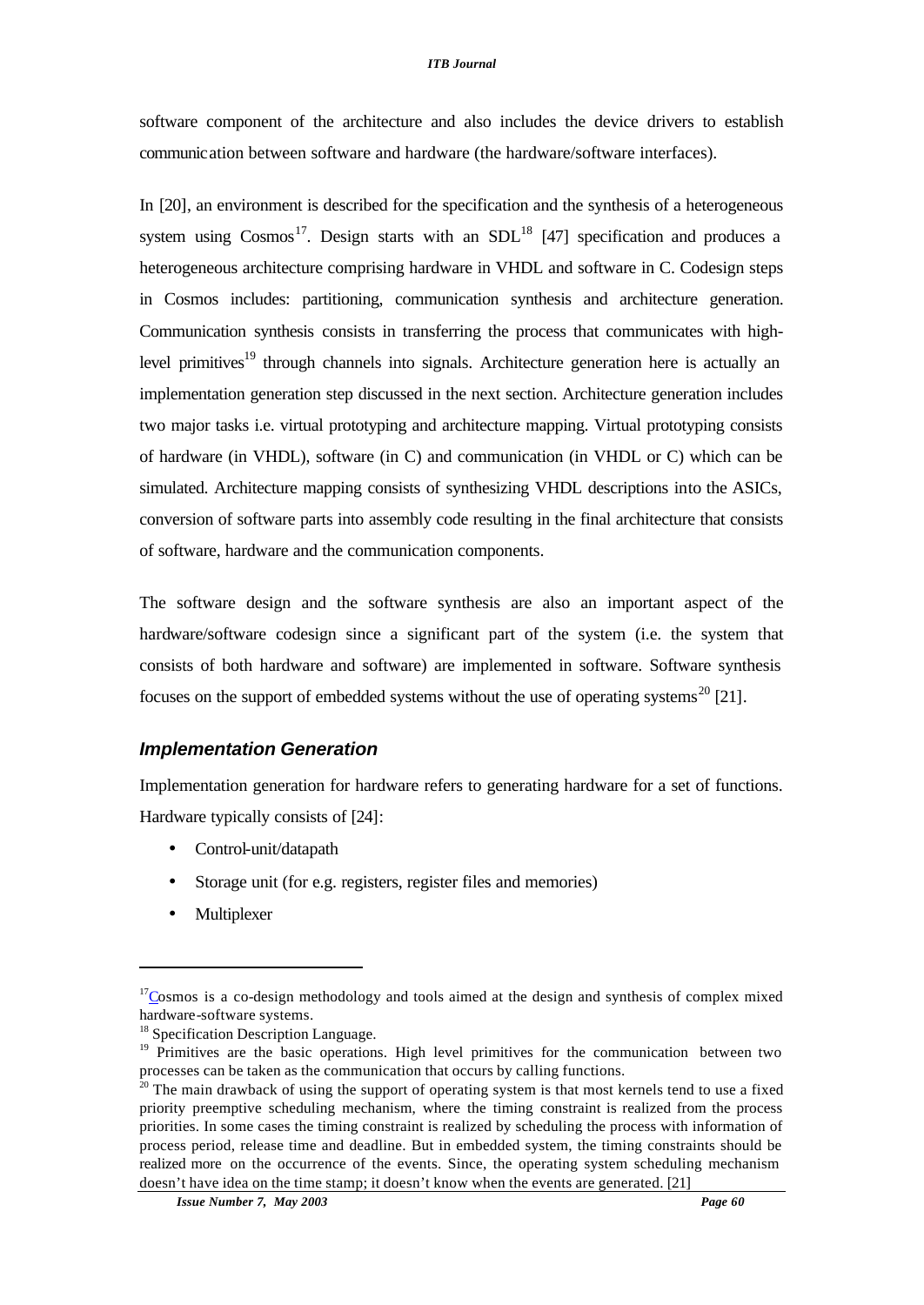- State-register
- Control-logic

While generating hardware, the size of hardware should be as small as possible while maintaining the system constraints intact. An implementation, which is silicon area efficient, is thus a sign of quality design. Implementation generation for software refers to producing an assembly code for software. An efficient software implementation can only be realized if the compilers can take full advantage of the architectural features of the processor. Some approaches for exploiting architectural features are described below.

Sudarsanam et al. in [23] presents a retargetable  $^{21}$  methodology in an effort to generate high quality code for a wide range of  $DSPs^{22}$ . The paper describes a solution for the problems arising in those compiler technologies which are unable to generate dense, high-performance code for DSPs as they do not provide adequate support for the specialized features of DSPs. Also, the paper describes the solution for the problem where it is necessary to build a compiler from scratch, due to the unavailability of a suitable compiler (a time consuming process). The solution presented is a methodology for developing retargetable DSP compilation.

Vahid et al. in [24] describes an algorithm for estimating the hardware size. The paper describes an algorithm for the hardware estimator, which is based on incrementally updating the design model to acquire accuracy and iterative improvement algorithms to explore the different design possibilities. Hence, the algorithm maintains both speed and accuracy in estimating hardware size. The algorithm takes advantage of the fact that between two iterations of partitioning design there is only an incremental change. For this incremental change, a data structure (representing an incrementally modifiable design model) and an algorithm that can quickly provide the basic design parameters needed by the hardware-size estimator are developed. Therefore, whenever there is any incremental change in the design model, the corresponding hardware size is estimated.

 $21$  Retargetable means the reuse without little or no modification for e.g. retargetable compiler is able to generate code (maintaining the same quality) for the new processor after minor modifications without need of creating entirely new compiler from the scratch.

<sup>&</sup>lt;sup>22</sup> Digital Signal Processor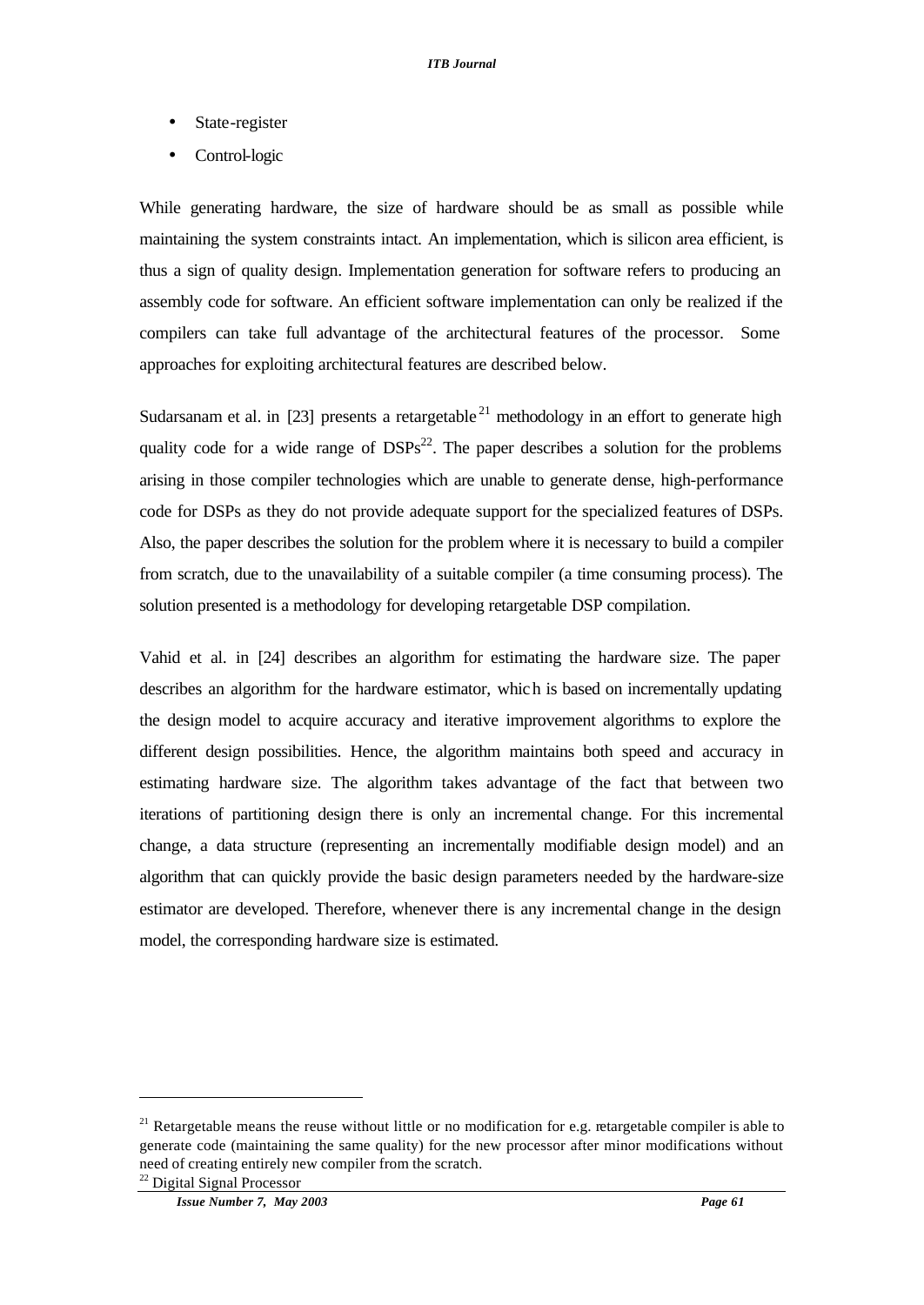## *Co-Simulation and Emulation*

#### **Co-simulation**

Co-simulation of hardware and software refers to the simultaneous verification of hardware and software functions correctly [25]. The conventional co-simulation approach waits until the real hardware has been delivered and then performs verification by using in-circuit emulators<sup>23</sup>. Due to the increased complexity of the designs and the importance of verifying the system design as much as possible before committing to the (expensive) transfer of the hardware aspects of the system to silicon, it has become necessary to perform co-simulation before the real hardware is produced. This saves time-to-market as well as the cost required in debugging and re-building the hardware. Rowson in [25] gives an overview of the techniques available for hardware/software co-simulation.

Ghosh et al. in [32] describes a hardware-software co-simulator that can be used in the design, debugging and verification of embedded systems. This tool consists of simulators for different parts of the system (for e.g. Clock Simulator, Parallel Port Simulator, UART simulator, CPU Simulator, Timer Simulator, Memory Simulator etc.) and a backplane<sup>24</sup> which is responsible for integrating all the simulators. The back plane is represented by Simulation Manager which manages communication between the co-simulators (e.g. CPU simulator, Memory Simulator etc.) and the virtual instruments. Virtual instruments are used to provide stimulus and to observe response. The paper describes a tool that provides an environment for joint debugging of software and hardware and is also capable of evaluating system performance, selection of algorithms and implementations. The tool also addresses the possibility of exploring hardware-software tradeoffs.

In [32], the performance of the tool for the applications (which was taken as an example) like engine control unit has been evaluated. The co-simulation of the engine control unit showed a slowdown by a factor of 400 which is quite suitable for debugging.

Valderrama et al. in [33] describes a unified co-synthesis and co-simulation methodology i.e. both the steps are performed using the same descriptions (in C and VHDL). The

 $23$  In-circuit emulators are used to replace the processor or microcontroller of the target hardware. It is a valuable software developers tool in embedded design. The developer loads the program into the emulator and can then run, step and trace into it.

 $24$  Simulation backplane controls all simulators coupled to it. If a simulator needs to communicate with partner-simulators, it does this through the simulation back plane.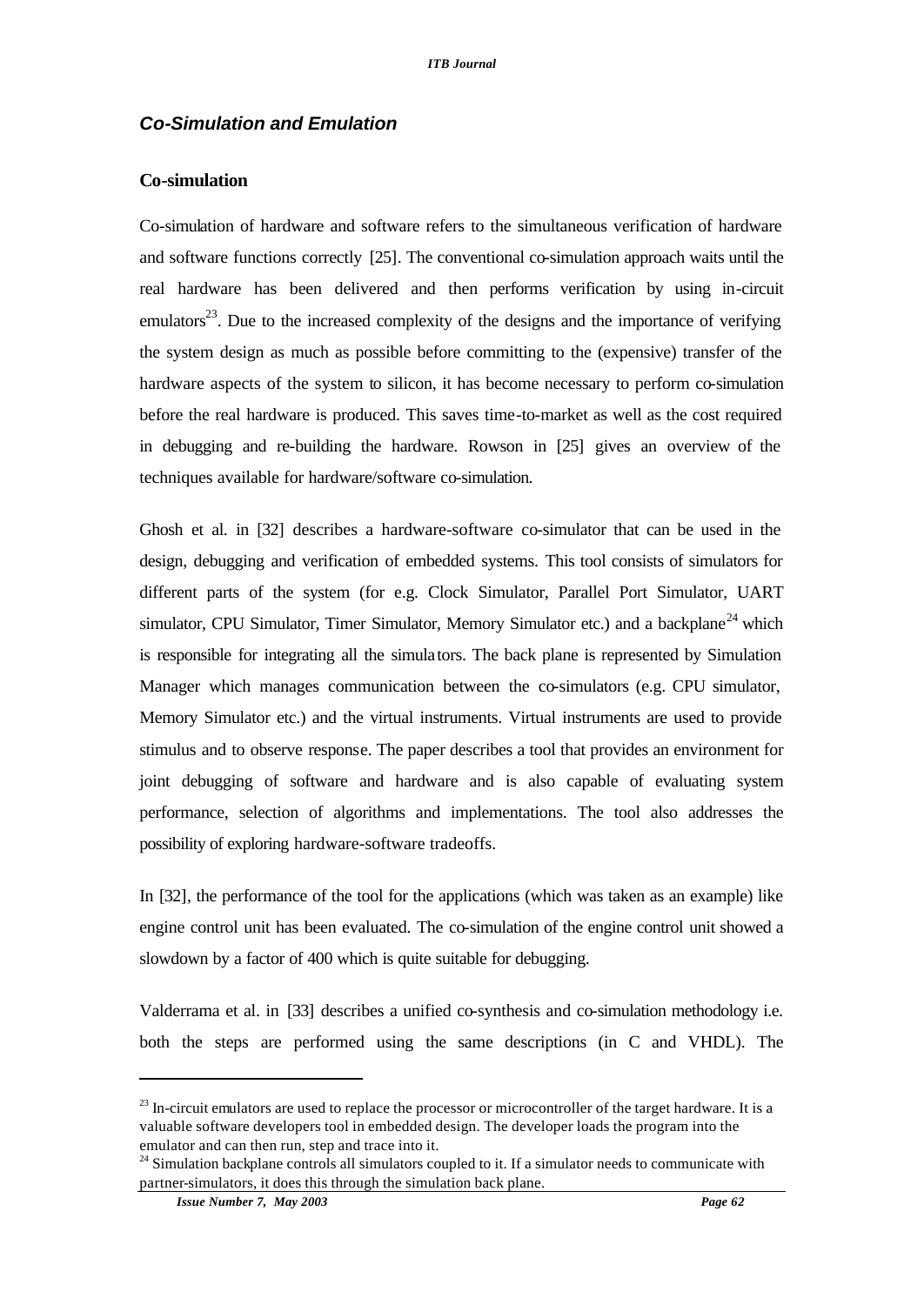communication between hardware and software is through a communication unit, which is an entity able to execute a communication scheme invoked through a procedure call mechanism [74]. The VHDL entity<sup>25</sup> is used to connect a hardware module with that of software. The use of procedure call mechanism hides the implementation details related to the communication unit. The access to the interface of the communication is done through the procedures. By employing this method, the two communicating modules become quite independent of each other and changes in one module need not change in other module unless the communication unit interface is being accessed using the same procedure before and after the change. The level of abstraction obtained by using procedures help in using the same module descriptions with different architectures (i.e. the architectures which varies depending upon the communication protocols used).

#### **Emulation**

Co-simulation uses an abstract model to form a virtual prototype (of hardware) while coemulation provides a real prototype by implementing functions in hardware (for e.g.  $FPGA^{26}$ ).

Luis et al. in [34] describes the co-emulation process observed in the co-design methodology-LOTOS [56]. Once all the construction of the interface between hardware and software is completed, the execution of software (in C) and the simulation of hardware (in VHDL simulator) is performed on SUN workstation. The things that software requires to write or read into or from the FPGA (i.e. the hardware) is written into the files (through C functions) and the hardware simulator reads the files via an extra VHDL component in the interface, which is a wrapper<sup>27</sup> for a set of C functions that perform reading and writing operation on the files. This is to perform a test for errors before emulating hardware with the FPGA. The next step performed is the co-emulation where the hardware part is replaced by the FPGA.

Cedric et al. in [71] describes the co-simulation between SystemC and an emulator called ZeBu. The paper depicts how SystemC can be co-simulated with ZeBu at different level of abstraction i.e. at signal-level and at transaction level<sup>28</sup>. ZeBu is a hardware verification product built on a PCI card with Xilinx Virtex-II FPGA [72] devices. ZeBu consists of a technology called Reconfigurable Test Bench (RTB) that interfaces a design under test

 $25$  A modular representation of deign in VHDL is called an entity.

<sup>&</sup>lt;sup>26</sup> Field Programmable Gate Array

 $27$  Wrapper is a piece of code which is combined with another code to determine how the latter code is executed. Wrapper actually acts as an interface between its caller and the wrapped code.  $28$  The communication that takes place with function call.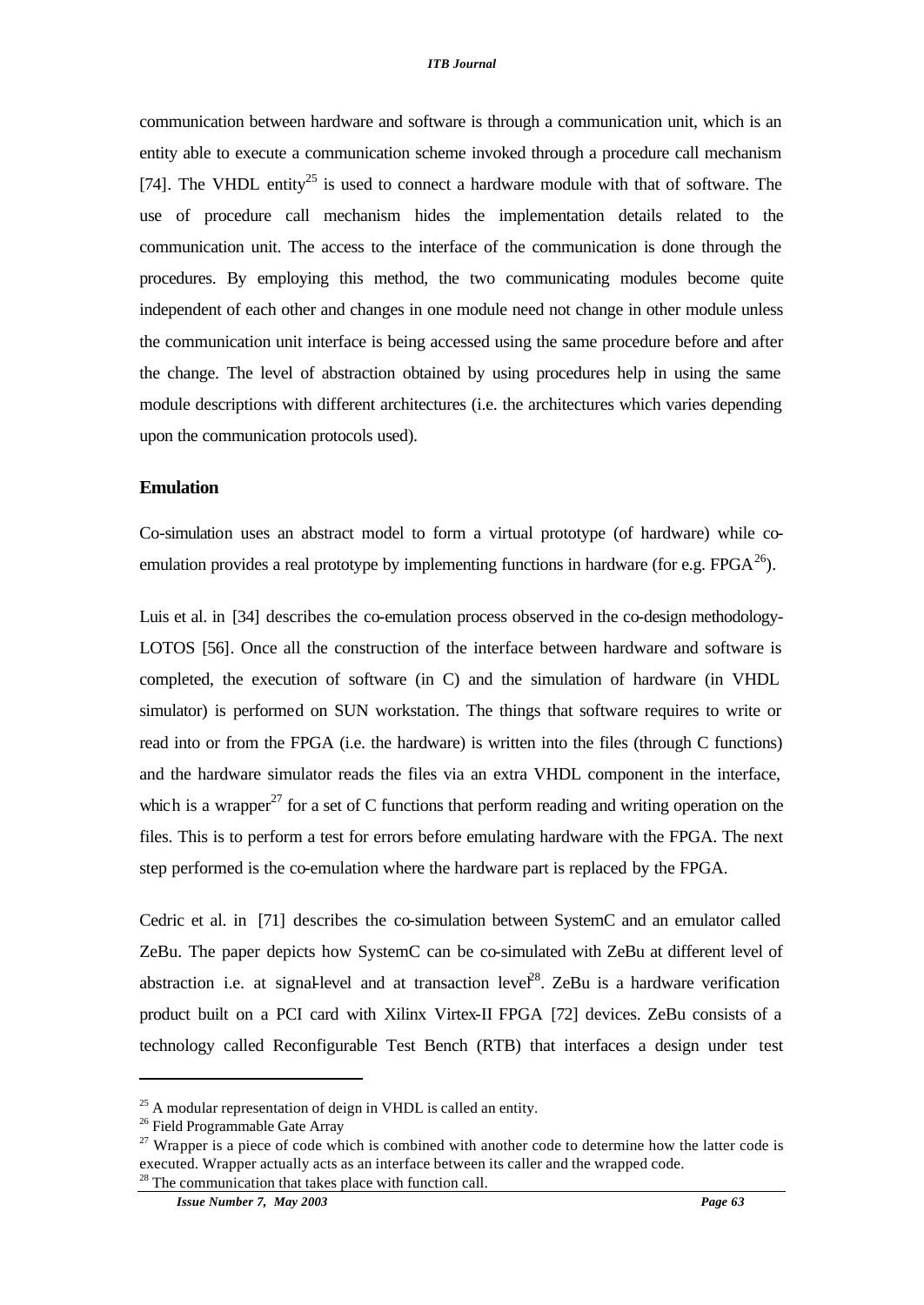(DUT). DUT is emulated by one or more Virtex-II FPGA devices. The main function of the RTB is to stimulate and monitor each individual I/O data pin of the DUT emulated by the FPGA. ZeBu also consists of C/C++ API which works in concert with the RTB providing direct interaction with the test benches modelled at higher level of abstraction via SystemC. In the paper, a test case is presented in which the co-simulation for a graphics design is conducted for three different cases: SystemC model and  $HDL<sup>29</sup>$  (Verilog), SystemC model and ZeBu at the signal level and SystemC model and ZeBu at the transaction level. SystemC models consist of test bench that interacts with the emulated hardware. The result shows that the co-simulation execution time for SystemC/HDL is *3* days (for that particular test case considered), SystemC/ZeBu at signal level is *330* seconds and SystemC/Zebu at the transaction level is *5* seconds. This co-simulation process with emulated hardware is one of the latest technologies in the literature. The main benefit of this technique is its ability to cosimulate at transaction level that gives significant speed-ups.

### *Co-design Systems*

In section 0, a generic hardware/software codesign methodology was presented. In this section different codesign approaches will be introduced. An interested reader on particular codesign system may refer to the references given against a methodology name introduced here.

Ptolemy [35] is codesign methodology that allows heterogeneous specification<sup>30</sup> to develop a unified environment for creating heterogeneous systems. Castle [36] [37] is a codesign platform which puts more emphasis on processor synthesis i.e. starting from an application it ends up with synthesis of suitable processor design on which the application considered can be executed efficiently.  $Cosyma<sup>31</sup>$  [38] is a codesign methodology which starts the system solution all in software and during the partitioning step gradually ports software portion into hardware to achieve practically feasible design. Lycos<sup>32</sup> [39][40] is a codesign tool based on a target architecture with the single processor and a single ASIC. Lycos stresses design space exploration<sup>33</sup> with automatic hardware/software partitioning. Tosca<sup>34</sup> [22][41] is a codesign

 $29$  Hardware Description Language to simulate the hardware.

<sup>&</sup>lt;sup>30</sup> System specification with more than one specification language.

<sup>&</sup>lt;sup>31</sup> Co-synthesis for Embedded Architectures

 $32$  Lyngby Cosynthesis

<sup>&</sup>lt;sup>33</sup> Choosing one suitable design out of many.

<sup>&</sup>lt;sup>34</sup> Tools for System Codesign Automation

*Issue Number 7, May 2003 Page 64*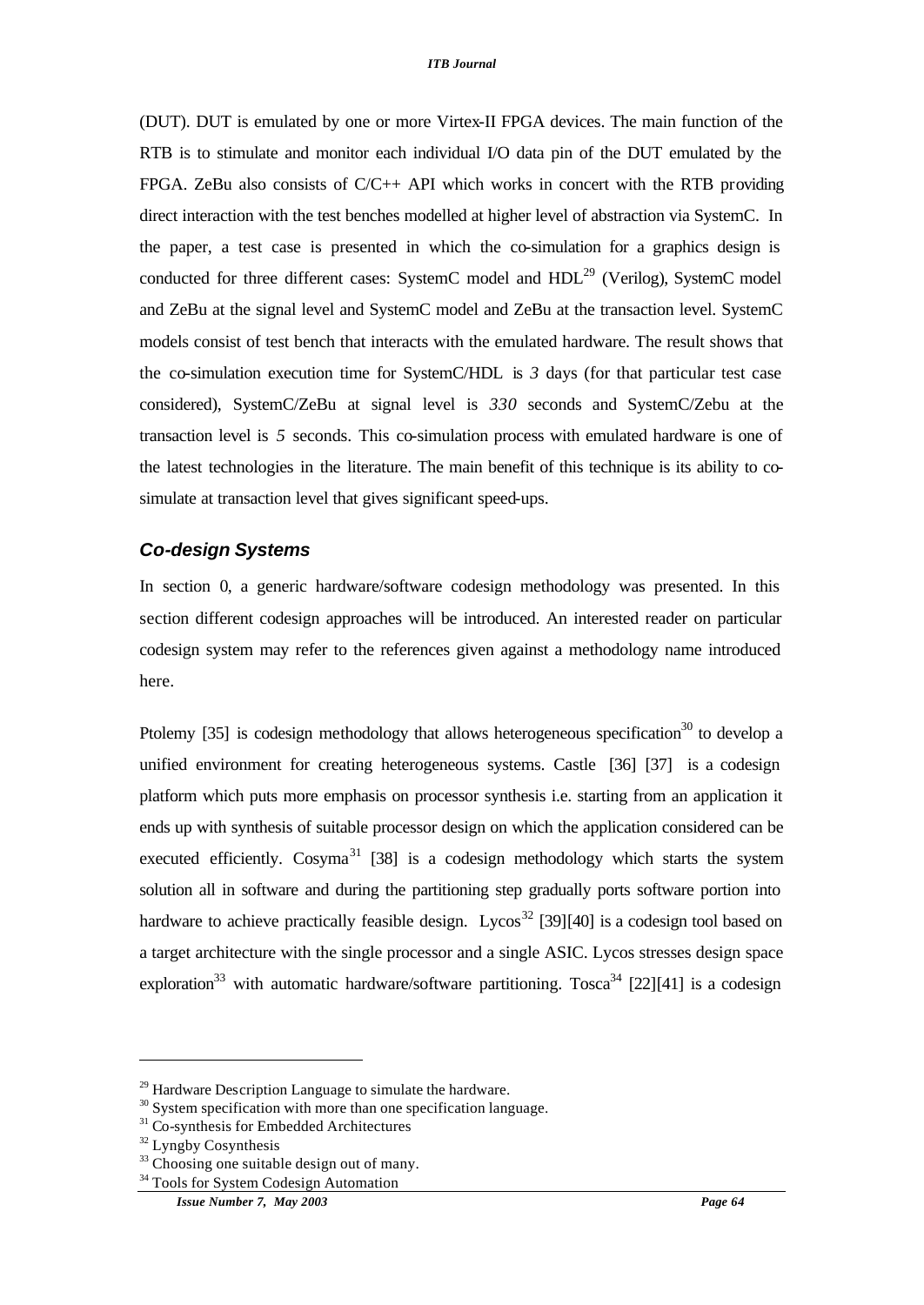methodology that is mainly targeted for control flow dominated<sup>35</sup> reactive real-time systems [2]. The target architecture in Tosca consists of off-the-shelf processors and a set of coprocessors on a single chip. The design description is specified using C, VHDL or Occam [67]. Vulcan [42][43] is a hardware/software codesign tool focusing on the co-synthesis. The input specification to this codesign tool is the hardware description language, HardwareC [44]. The partitioning in Vulcan starts with a complete solution in hardware i.e. describing the entire solution in HardwareC [44]. Chinook [45] is a co-synthesis tool for embedded real time systems. Chinook focuses on the synthesis of hardware and software interface and communication. Cosmos [46] is a codesign environment in which the system description is specified in SDL $^{36}$  [47] and ends up by producing a heterogeneous architecture with the hardware descriptions in VHDL and the software descriptions in C. CoWare [48][2] is a codesign environment of a system supporting co-specification (heterogeneous specification), co-simulation and co-synthesis (heterogeneous implementation). Polis [49] is a framework for hardware/software codesign targeted for the reactive embedded systems<sup>37</sup>. The system is specified in the specification language called Esterel [50]. SpecSyn [51] is a codesign environment which supports a specify-explore-refine design paradigm i.e. the design starts with the specification of the system functionality and then the rapid exploration of numerous system level design options is performed. Once the feasible most option is selected then refinement is carried out for the chosen option

## *Conclusion*

 $\overline{a}$ 

Hardware/software codesign is relatively a new topic but since its inception, its literature has grown to a wide range of arena and many researches have been conducted in this field. There is no standard co-design methodology which can be regarded as the most useful for every system design. All the methodologies that are available in the literature till date has its own advantages and disadvantages. In some cases, it only suits specific applications. Competitive product with low cost and less time to market is the manifestation of an efficient design methodology. However, methodology alone is not sufficient; it needs equally strong specification language, suitable model of computation, efficient compiler, efficient synthesis tool and the efficient co-simulation environment.

 $35$  System which is determined at run time by the input data and by the control structured (e.g. "if" statements) used in the program.

<sup>&</sup>lt;sup>36</sup> Specification and Description Language

<sup>&</sup>lt;sup>37</sup> Reactive systems typically respond to incoming stimuli from the environment by changing its internal state and producing output results [2].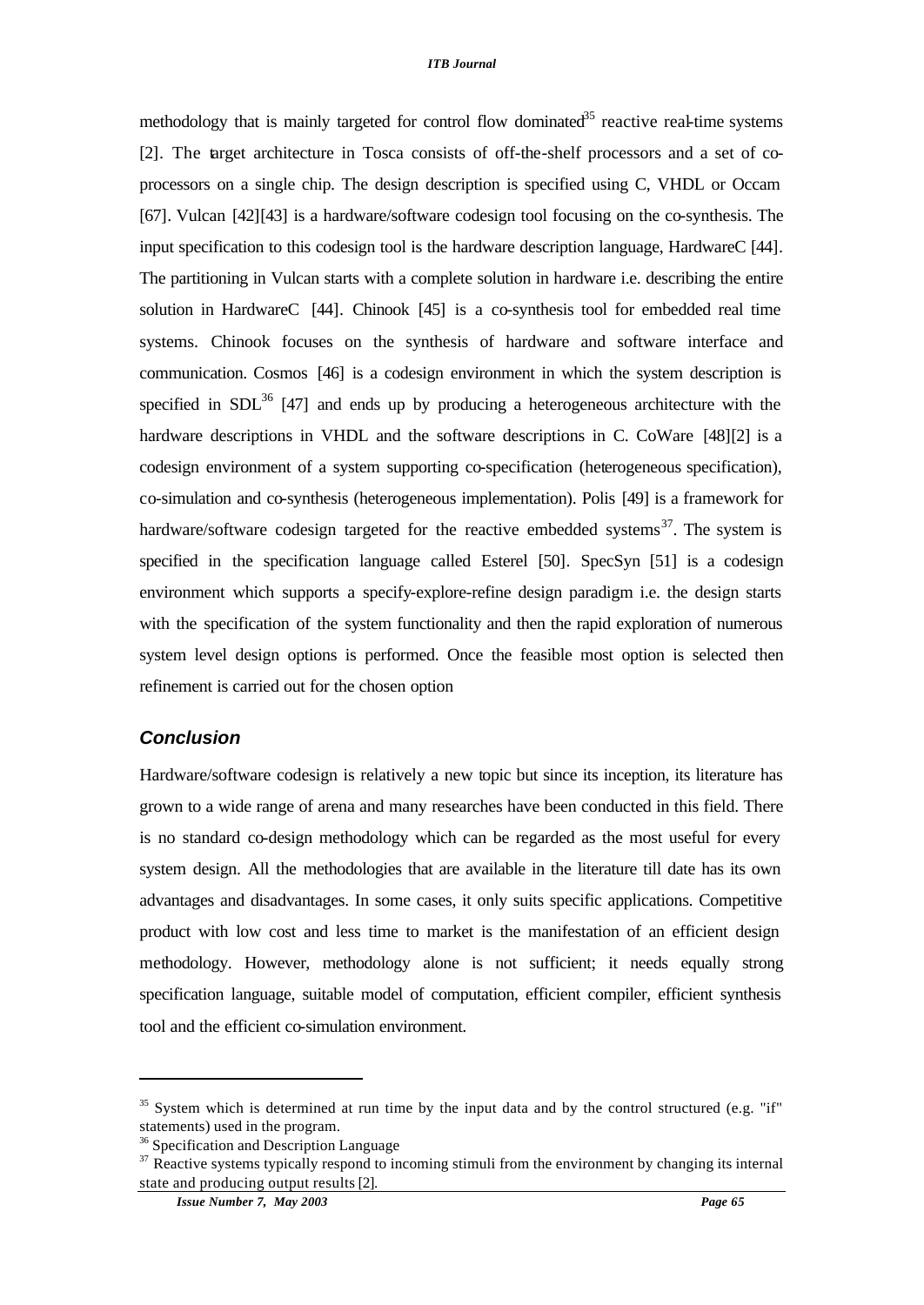### *References*

- [1]. Wayne Wolf, *A Decade of Hardware/Software Codesign,* Article from Computer, pp. 38-43, April 2003.
- [2]. Ralf Niemann, *Hardware/Software Co-design for Data Flow Dominated Embedded Systems,*  Kluwer Academic Publishers, 1998.
- [3]. Jorgen Staunstrup and Wayne Wolf, *Hardware/Software Co-Design: Principles and Practice,*  Kluwer Academic Publishers, 1997.
- [4]. S. Edwards, L. Lavagno, E.A. Lee, and A. Sangiovanni-Vincentelli, *Design of Embedded Systems: Formal Models, Validation, and Synthesis*, Proc. IEEE, vol. 85, pp. 366-390, Mar. 1997.
- [5]. V. Lazarov and R. Iliev, *Discrete Event Simulation of Parallel Machines,* 2nd AIZU International Symposium on Parallel Algorithms / Architecture Synthesis, pp. 300, March 1997.
- [6]. Edward A. Lee and Thomas M. Parks, *Dataflow Process Networks,* Proceedings of the IEEE, vol. 83, no. 5, pp. 773-801, May, 1995.
- [7]. M. Daveau, G. Marchioro and A. Jerraya, *VHDL generationfrom SDL specification,* In: CHDL. pp. 182-201, 1997.
- [8]. Harel, D., *Statecharts: A Visual Formalisms for Complex Systems*, Communications of the ACM Vol.31 No.5, 1988.
- [9]. G. Berry and G. Gonthier, *The Esterel synchronous programming language: Design,semantics, implementation*, Science Of Computer Programming, 19(2):87–152, 1992.
- [10]. Yau-Tsun Steven Li and Sharad Malik, *Performance analysis of embedded software using implicit path enumeration*, Proceedings of the 32nd ACM/IEEE conference on Design automation conference, USA, 1995.
- [11]. Vivek Tiwari, Sharad Malik and Andrew Wolfe, *Power analysis of embedded software: a first step towards software power minimization*, IEEE Transactions on VLSI Systems, December 1994.
- [12]. William Fornaciari , Paolo Gubian , Donatella Sciuto and Cristina Silvano, *Power estimation of embedded systems: a hardware/software codesign approach*, IEEE Transactions on Very Large Scale Integration (VLSI) Systems, v.6 n.2, p.266-275, June 1998.
- [13]. Yanbing Li , Jörg Henkel, *A framework for estimation and minimizing energy dissipation of embedded HW/SW systems*, Proceedings of the 35th annual conference on Design automation conference, p.188-193, California, United States, June 15-19, 1998.
- [14]. A. Dasdan, A. Mathur, and R. K. Gupta. *RATAN: A tool for rate analysis and rate constraint debugging for embedded systems*. In Proceedings ED&TC '97, 1997.
- [15]. Koen Danckaert, Francky Catthoor and Hugo de Man, *System level memory optimization for hardware-software co-design*, 5th International Workshop on Hardware/Software Co-Design (Codes/CASHE '97) Braunschweig, GERMANY, March 24 - 26, 1997.
- [16]. R. Gupta and G. De Micheli, *Hardware-software cosynthesis for digital systems*, IEEE Design and Test of Computers, vol. 10, no.3, pp.29-41, Sept. 1993.
- [17]. R.K. Gupta and G.D. Micheli, *System-level Synthesis using Re-programmable Components*, 1EEE/ACM Proc. of EDAC'92, 1EEE Comp. Soc. Press, pp. 2 -7, 1992.
- [18]. Adam Kaplan, Majid Sarrafzadeh and Ryan Kastne, *A Survey of Hardware/Software System Partitioning*, ( Details not available)
- [19]. Rolf Ernst, Jorg Henkel and Thomas Benner, *Hardware-Software Cosynthesis for Microcontrollers*, Design and Test of Computers, pp. 64-75 ,Vol. 10, No. 4, October/December 1993.
- [20]. Tarek Ben Ismail, Ahmed Amine Jerraya, *Synthesis Steps and Design Models for Codesign* ,Computer, Vol. 28, No. 2, pp44-52, February 1995.
- [21]. Filip Thoen, Marco Cornero, Gert Goossens and Hugo De Man, *Real Time Multi-Tasking in Software Synthesis for Information Processing Systems*, Eighth International Symposium on System-Level Synthesis, Los Alamitos, 1995.
- [22]. A. Balboni, W. Fornaciari, and D. Sciuto, *Co-synthesis and cosimulation of control dominated embedded systems*, in International Journal Design Automation for Embedded Systems, vol. 1, no. 3, July 1996.
- [23]. Ashok Sudarsanam, Sharad Malik and Masahiro Fujita, *A retargetable Compilation Methodology for embedded Digital Signal Processors using a Machine-Dependent Code Optimization Library*, Design Automation for Embedded Systems, Kluwer Academic Publishers, pp. 187-206, 1999.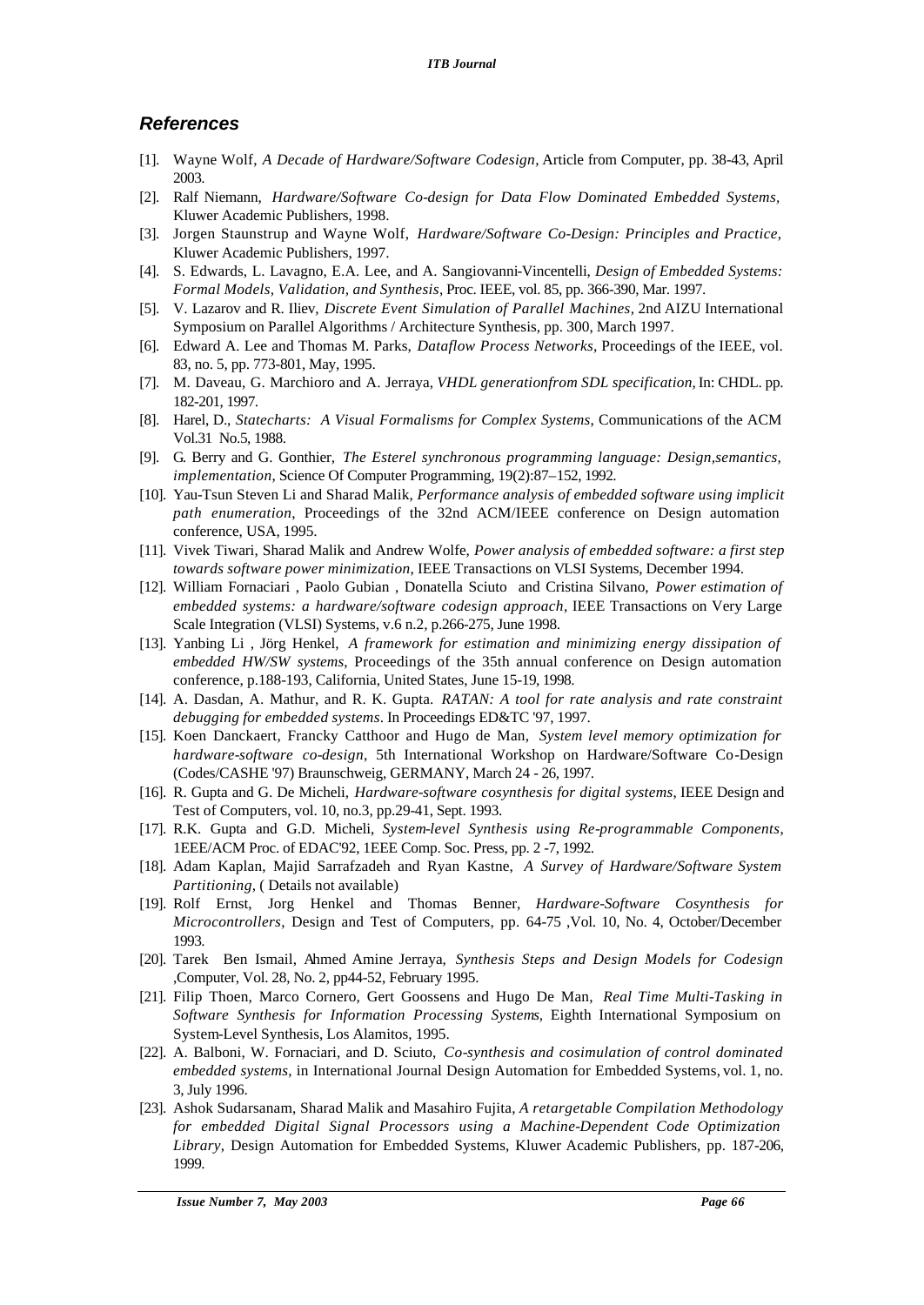- [24]. Frank Vahid and Daniel D. Gajski, *Incremental hardware estimation during hardware/software functional partitioning*, IEEE Transactions on Very Large Scale Integration (VLSI) Systems, Vol.3 No.3, pp.459-464, Sept. 1995.
- [25]. J. Rowson, *Hardware/software co-simulation*, In Proc. of the Design Automation Conference, pp. 439--440, 1994.
- [26]. Heiko Hubert, *A Survey of HW/SW Cosimulation Techniques and Tools*, Thesis work, Royal Institute of Technology, Sweden, 1998.
- [27]. Triscend, *Bus Functional Model*, Application Note,(AN\_32),v1.4, July 2001.
- [28]. Virtutech White Papers, *Introduction to Simics: Full System Simulator Without Equal*.
- [29]. Texas Instruments, *TMS320C28x DSP CPU and Instruction Set-Reference Guide* , Literature Number: SPRU430B, August 2001 – Revised May 2002.
- [30]. Vojin Živojnovic and Heinrich Meyr, *Compiled HW/SW co-simulation*, Proceedings of the 33rd annual conference on Design automation conference, pp.690-695, USA, June 03-07, 1996.
- [31]. Chris Schlager, Joachim Fitzner and Vojin Zivojnovic, *Using Supersim Compiled Processor Models For Hardware, Software And System Design*, ( Details not available)
- [32]. A. Ghosh, M. Bershteyn, R.Casley, C. Chien,A. Jain, M. LIpsie, D. Tarrodaychik, and O. Yamamoto, *A Hardware-Software Co-simulator for Embedded System Design and Debugging*, In proceedings of ASP-DAC'95.
- [33]. C. A. Valderrama, A. Changuel, P. V. Raghavan, M. Abid, T. B. Ismai and A. A. Jerraya, *Unified Model for Co-simulation and Co-synthesis of mixed hardware/software systems,* Proc. EDAC'95, Paris, France, February- March 1995.
- [34]. Luis Sanchez Fernandez,Gernot Koch, Natividad Martinez Mardrid Maria Luisa Lopez Vallejo, Carlos Delgado Kloos and Wolfgang Rosenstiel, *Hardware-Software Prototyping from LOTOS*, Design Automation for Embedded Systems, Kluwer Academic Publishers, 1998.
- [35]. Edward A. Lee, *Overview of the Ptolemy Project*, Technical Memorandum UCB/ERL M01/11 March 6, 2001.
- [36]. P.G. Plöger and J. Wilberg*, A Design Example using CASTLE Tools*, Workshop on Design Methodologies for Microelectronics, Institute of Computer Systems Slovak Academy of Sciences, Bratislava, Slovakia, pp. 160-167, Sep., 1995.
- [37]. J. Wilberg, A. Kuth, R. Camposano, W. Rosenstiel and H. T. Vierhaus, *Design Space Exploration in CASTLE*, Workshop on High-Level Synthesis Algorithms, Tolls and Design (HILES), Stanford University, Nov. 1995, in: GMD-Studie Nr. 276, Dec. 1995.
- [38]. Achim Osterling, Thomas Benner, Rolf Ernst, Dirk Herrmann, Thomas Scholz and Wei Ye, *The Cosyma System*, a chapter from Hardware/Software Codesign: Principles and Practice, pp 263-282, Kluwer Academic Publishers, 1997.
- [39]. J. Madsen, J. Grode, P. V. Knudsen, M. E. Petersen and A. Haxthausen, *LYCOS: the Lyngby Co-Synthesis System. Design Automation of Embedded Systems*, Vol. 2, No. 2, March 1997.
- [40]. Achim Osterling, Thomas Benner, Rolf Ernst, Dirk Herrmann, Thomas Scholz and Wei Ye, *The Lycos System*, a chapter from Hardware/Software Codesign: Principles and Practice, pp 283-305, Kluwer Academic Publishers,1997.
- [41]. W. Fornaciari, D. Sciuto and A. Balboni, *Partitioning and Exploration Strategies in the TOSCA Co-Design Flow*,4th International Workshop on Hardware/Software Co-Design (Codes/CASHE'96),Pittsburgh, Pennsylvania , 1996.
- [42]. R. K. Gupta and G. De Micheli, *A Co-Synthesis Approach to Embedded System Design Automation. Design Automation for Embedded Systems*, January 1996.
- [43]. Rajesh Kumar Gupta,*Co-Synthesis Of Hardware And Software For Digital Embedded Systems*, Phd. Thesis, Dept. of Electrical Engineering, Stanford University, 1993.
- [44]. *HardwareC-A language for Hardware Design,* (Details not available)
- [45]. Pai H. Chou, Ross B. Ortega and Gaetano Borriello, *The chinook Hardware/Software Co-Synthesis System,* Proceedings of the eighth international symposium on System synthesis,France, 1995.
- [46]. Tarek Ben Ismail and Ahmed Amine Jerraya, *Synthesis Steps and Design Models for Codesign*, Computer, Vol. 28, No. 2,pp. 44-52, February 1995.
- [47]. Telelogic, *Specification and Description Language (SDL),* (Details not available)
- [48]. Verkest, K. Van Rompaey, Ivo Bolsens and Hugo De Man, *CoWare-A Design Environment for Heterogeneous Hardware/Software Systems*, Design Automations for Embedded Systems, 1(4), 357-386, 1996.